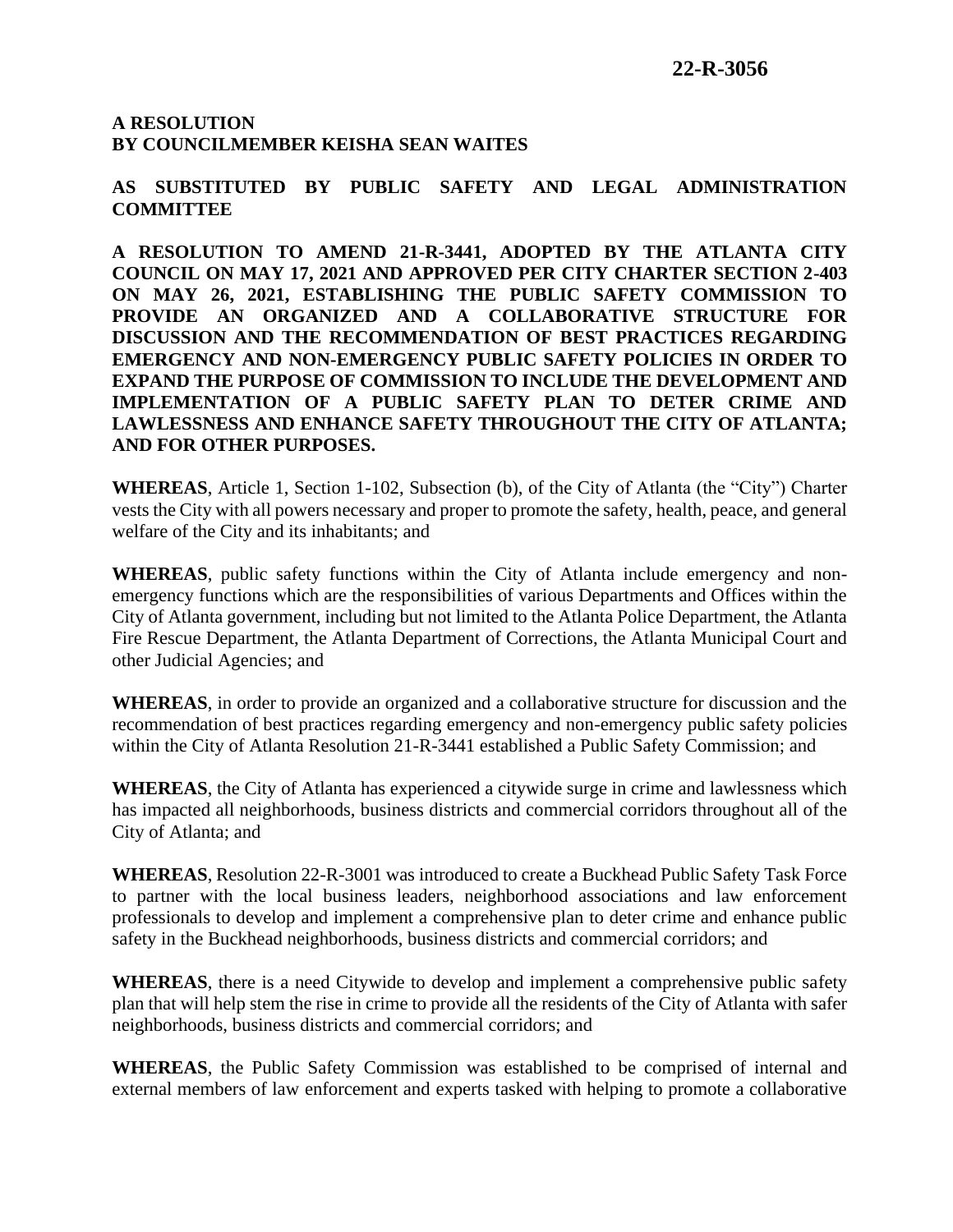discussion regarding best practices concerning emergency and non-emergency public safety policies within the City of Atlanta; and

**WHEREAS,** the City has an opportunity to establish an extended partnership to include local Atlanta business leaders, community organizations, and other stakeholder voices to produce a comprehensive public safety plan with buy-in from all entities including corporate and commercial owners, retail establishments, neighborhood associations, and non-profit entities and institutions; and

**WHEREAS**, this extended community partnership can help facilitate the development and implementation of strategies that better reflect local assets and dynamics, with these strategies also informing region - and/or city-wide public safety initiatives; and

**WHEREAS**, the Public Safety Commission will focus on near-term and longer-term actions aimed at increasing sustainable safety and security among the people who live, work and visit the City of Atlanta; and

**WHEREAS**, the City of Atlanta has a responsibility to implement policies and procedures to keep all residents and visitors to the City safe; and

**WHEREAS**, expanding the purpose of the Public Safety Commission to include crime strategy and amending its membership to include business leaders and neighborhood associations will serve to provide a body with the capacity to collectively address many of the public safety related issues impacting all the entire the City of Atlanta.

**NOW THEREFORE BE IT RESOLVED BY THE CITY COUNCIL OF THE CITY OF ATLANTA, GEORGIA**, that Resolution 21-R-3441, adopted by the City Council on May 17, 2021 and approved per Charter Section 2-403 on May 26, 2021 establishing the Public Safety Commission is hereby amended to expand the purpose of the Commission to include the development of a comprehensive public safety plan to deter crime and lawlessness and enhance safety throughout the entire city and to amend its membership to include business and neighborhood leaders.

**BE IT FURTHER RESOLVED**, that the members of the Public Safety Commission shall consist of the following members:

- 1. Mayor, or a designee;
- 2. City Council President, or a designee;
- 3. Councilmembers on the Public Safety Committee shall be non-voting ex-officio members;
- 4. Chair of the Public Safety and Legal Administration Committee or designee;
- 5. Chair of the Atlanta Board of Education, or a designee;
- 6. Chief of the Atlanta Police Department, or designee;
- 7. City Attorney, or a designee;
- 8. Fulton County Board of Commissioners designee;
- 9. Fulton County Sheriff, or a designee;
- 10. Fulton County Solicitor, or a designee;
- 11. Fulton County District Attorney, or a designee;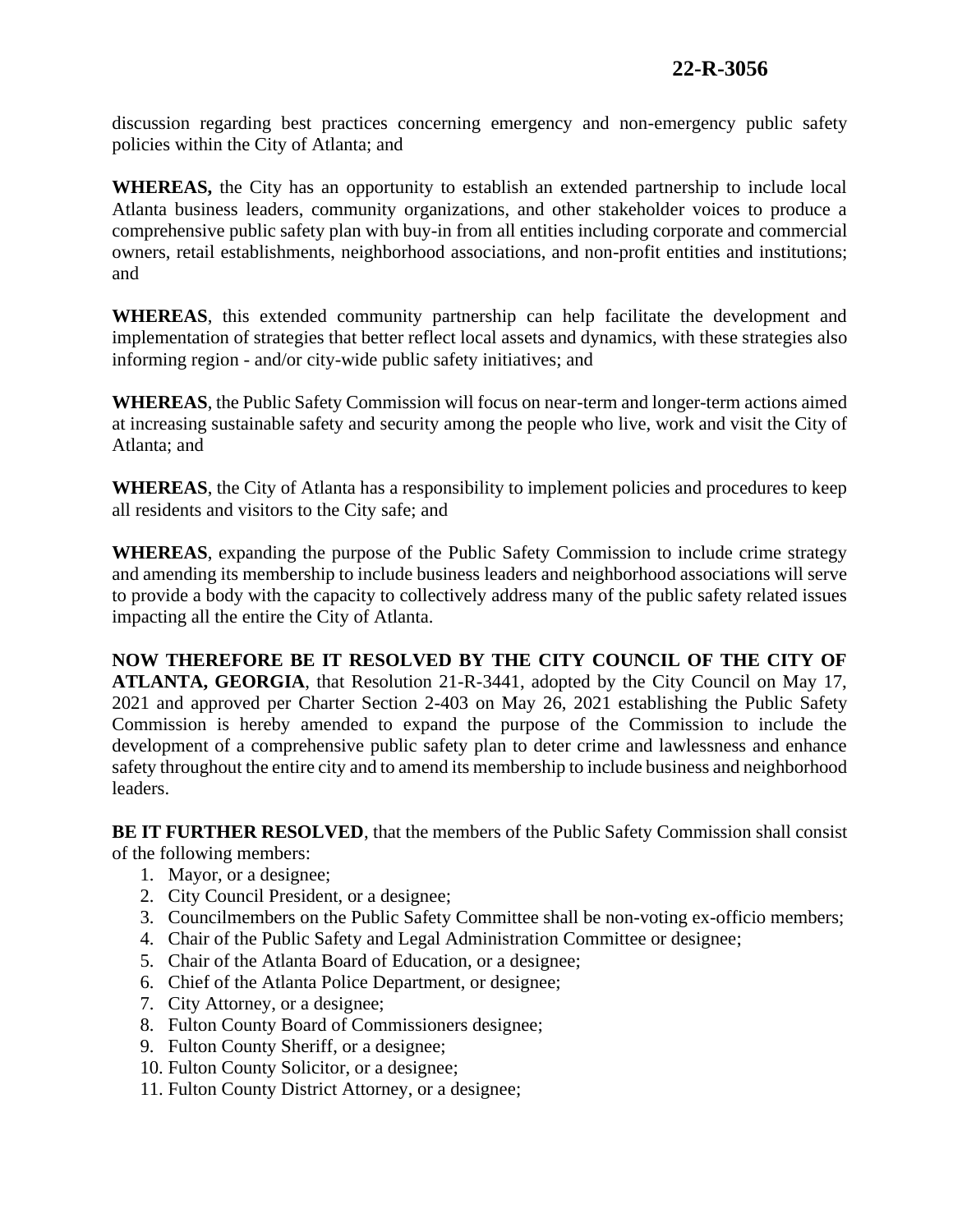- 12. MARTA designee;
- 13. City Solicitor, or a designee;
- 14. Atlanta Public Defender, or a designee;
- 15. Central Atlanta Progress designee;
- 16. Atlanta Citizens Review Board designee;
- 17. Atlanta Policing Alternatives and Diversion Initiative, (PAD) designee;
- 18. Chair of the City of Atlanta House delegation, or designee;
- 19. Chair of the City of Atlanta Senate delegation, or designee; and
- 20. Four (4) members shall be appointed by the Atlanta Planning Advisory Board.

**BE IT FURTHER RESOLVED**, that the Public Safety Commission is hereby established for a period of 24 months, effective upon approval of this Resolution.

**BE IT FURTHER RESOLVED** that member of the Public Safety Commission shall require confirmation by the City Council.

**BE IT FURTHER RESOLVED**, that the author of this legislation shall convene the first meeting of the body at which a Chairperson shall be elected.

**BE IT FURTHER RESOLVED**, that the Public Safety Commission shall meet a minimum of a quarterly basis or as deemed necessary and shall provide a bi-annual summary of activities to the Public Safety and Legal Administration Committee, with the final recommendations submitted to the full City Council.

**BE IT FURTHER RESOLVED,** that the Public Safety Commission shall also be composed of five (5) working groups designed to focus on crime deterrence and the enforcement and application of existing laws focused within specific geographic sectors of the City of Atlanta aligned with the boundaries of the six (6) Atlanta Police Zones**:**

- 1. NORTH will be Police Zone 2 and shall be the Public Safety Task Force as established in Resolution 22-R-3001; and
- 2. EAST shall be Atlanta Police Zones 5 and 6; and
- 3. SOUTH shall be Atlanta Police Zone 3; and
- 4. SOUTHWEST shall be Atlanta Police Zone 4; and
- 5. WEST shall be Atlanta Police Zone 1.

**BE IT FURTHER RESOLVED**, that the composition of the members on the **EAST WORKING GROUP** shall be as follows:

- 1. City Councilmember(s) from any Council District within Atlanta Police Zones 5 and 6, plus all At-Large Councilmembers or designees;
- 2. The Atlanta Police Department Police Chief or designee, and the Zone Commanders for Atlanta Police Zones 5 and 6 or designee;
- 3. Atlanta Policing Alternatives and Diversion (PAD) Initiative designee;
- 4. The Chief Executive Officer of the Atlanta Police Foundation or a designee;
- 5. The Fulton County District Attorney or a designee;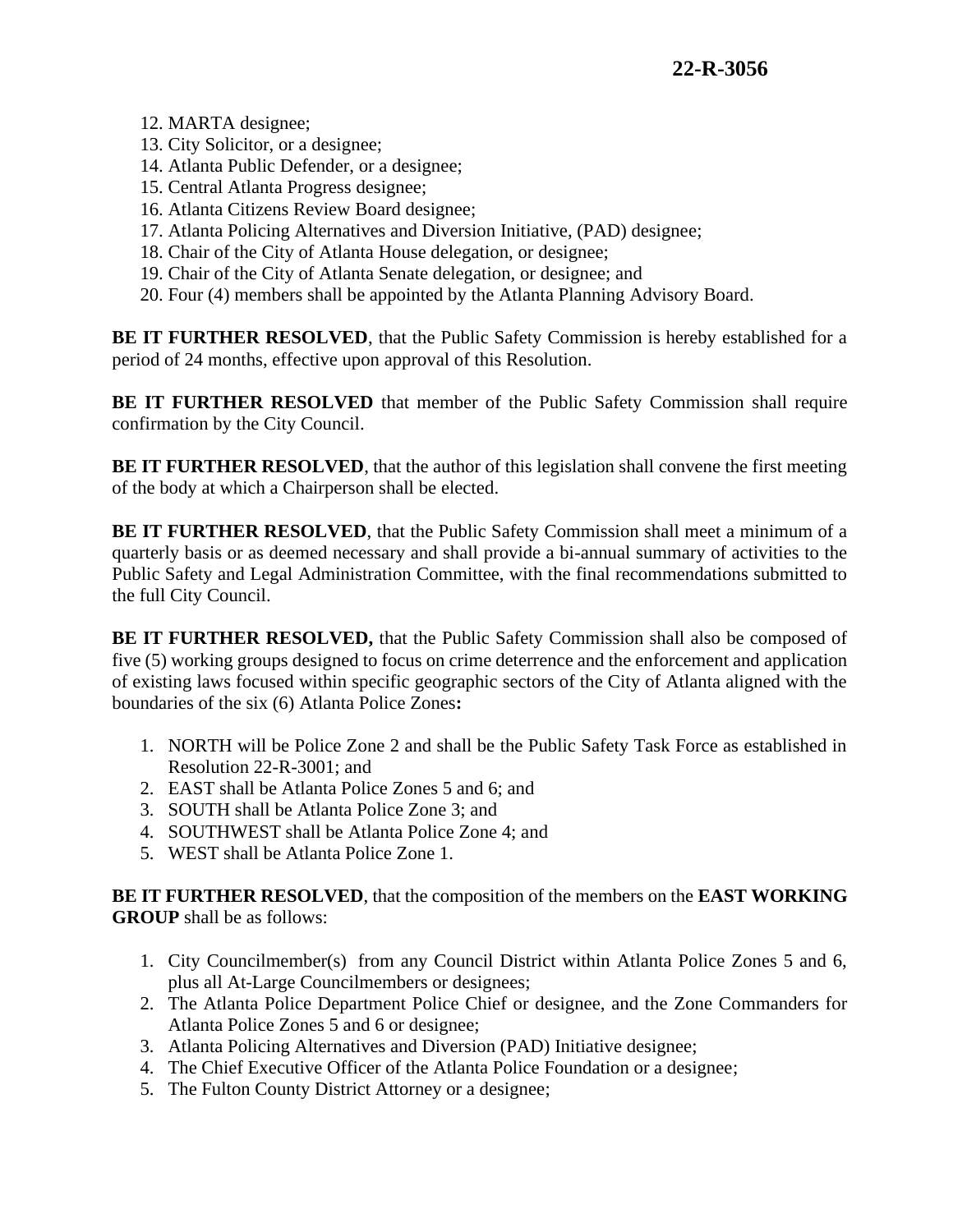- 6. The Fulton County Sheriff or a designee;
- 7. Georgia State Patrol representative;
- 8. Chair of the City of Atlanta Senate delegation designee;
- 9. Chair of the City of Atlanta House delegation designee;
- 10. Atlanta School Board designee;
- 11. Three (3) appointees from Atlanta Planning Advisory Board (APAB), each of whom must reside within Zone 5 or 6, to represent the NPUs;
- 12. Midtown Improvement District representative;
- 13. Little 5 Points Community Improvement District representative;
- 14. Midtown Alliance representative;
- 15. Intown Collaborative Ministries Outreach representative;
- 16. Cure Violence Global representative or designee;
- 17. City of Atlanta Office of Violence Reduction Director or designee; and
- 18. A representative from CHRIS 180.

**BE IT FURTHER RESOLVED**, that the composition of the members on the **SOUTH WORKING GROUP** shall be as follows:

- 1. City Councilmember(s) from any Council District within Atlanta Police Zone 3, plus all At-Large Councilmembers or designees;
- 2. The Atlanta Police Department Police Chief or designee, and the Zone Commander for; Atlanta Police Zone 3 or designee;
- 3. The Chief Executive Officer of the Atlanta Police Foundation or a designee;
- 4. The Fulton County District Attorney or a designee;
- 5. The Fulton County Sheriff or a designee;
- 6. Georgia Bureau of Investigation (GBI) representative;
- 7. Georgia State Patrol representative;
- 8. Chair of the City of Atlanta House delegation designee;
- 9. Chair of the City of Atlanta Senate delegation designee;
- 10. Multi-Agency Criminal Enterprise Task Force (MACE) representative ;
- 11. Community Action Committee (CAC) member;
- 12. Three (3) appointees from Atlanta Planning Advisory Board (APAB), each of whom must reside within Zone 3, to represent the NPUs;
- 13. A representative from each CID in Atlanta Police Zone 3; and
- 14. A representative from each Business Association member in Atlanta Police Zone 3.

## **BE IT FURTHER RESOLVED**, that the composition of the members on the **SOUTHWEST WORKING GROUP** shall be as follows:

- 1. City Councilmember(s) from any Council District within Atlanta Police Zone 4, plus all At-Large Councilmembers or designees;
- 2. The Atlanta Police Department Police Chief or designee, and the Zone Commander for Atlanta Police Zone 4 or designee;
- 3. The Chief Executive Officer of the Atlanta Police Foundation or a designee;
- 4. The Fulton County District Attorney or a designee;
- 5. The Fulton County Sheriff or a designee;